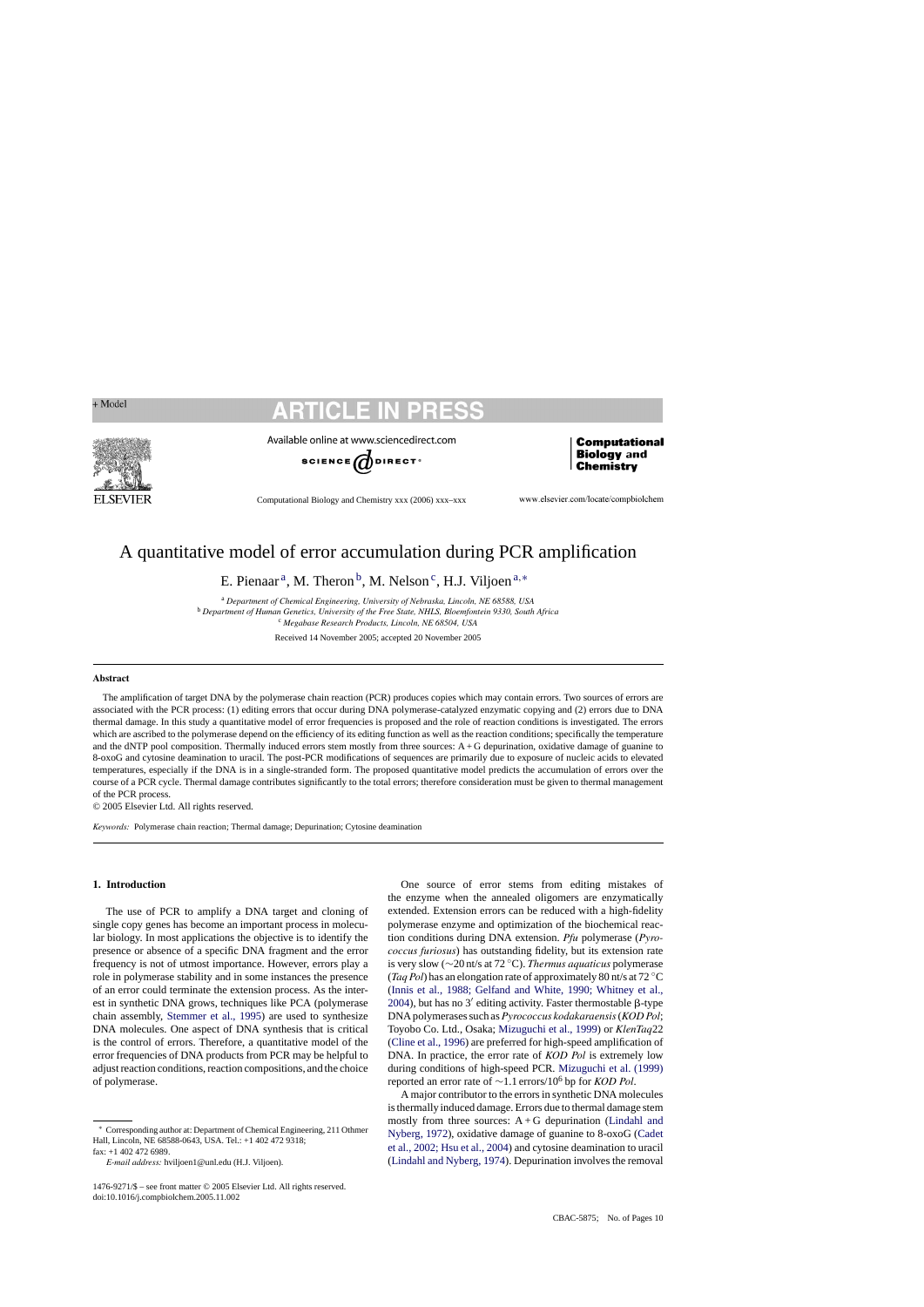# $(\cap$

2 *E. Pienaar et al. / Computational Biology and Chemistry xxx (2006) xxx–xxx*



Fig. 1. Schematic representation of cytosine deamination to uracil. Here the letter X represents the ribose phosphate part of the nucleotide.

of a purine (adenine or guanine) from the DNA molecule, leaving only the sugar and phosphate backbone (attached to the DNA molecule). Cytosine deamination is illustrated in Fig. 1. These modifications of sequences are primarily due to exposure of nucleic acids to elevated temperatures, especially if the DNA is in a single-stranded form. Thermal damage results in either incorrect nucleotides being inserted into the complementary strand or the polymerase stalling at the abasic site. Thus consideration must be given to reduce damage to DNA in the rational design of the process. For example, oxidative damage can be reduced in PCR experiments by purging mixtures with argon to remove dissolved oxygen.

The effects of thermal damage are also reflected in the product yield. Degradation of the template DNA (especially during preamplification denaturation) has been correlated with a significant decrease in product yield ([Gustafson et al., 1993,](#page-9-0) [Sikorsky et al.,](#page-9-0) [2004\).](#page-9-0) Yap and Mcgee (1991) suggested lowering the denaturing temperatures after the first few cycles in order to improve product yield.

Few precautions are taken to minimize DNA thermal damage during PCR experiments and gene assembly experiments. For example, [Smith et al. \(2003\)](#page-9-0) utilized a 16 h *Taq* ligase reaction at 65 °C. Based on the published rate constants for  $A + G$  depurination and C deamination, one expects very high levels of errors when such overnight heating of DNA is carried out. In particular, the rate constants published by [Fryxell and Zuckerkandl \(2000\)](#page-9-0) and [Lindahl and Nyberg \(1972, 1974\)](#page-9-0) predict that  $A + G$  depurination and C deamination will reach levels of 0.2–0.3% after 1 h at 72 ◦C; i.e. one in every 300–500 bases will be thermally damaged.

Furthermore, the thermocyclers used in these experiments are slow and have been used in combination with conservatively long thermocycling protocols. For example, in the widely used PCR protocol of [Saiki et al. \(1985\),](#page-9-0) 1 min temperature holds at each of three temperatures 94, 55, and  $72^{\circ}$ C are employed. Therefore DNA unnecessarily spends 2 min/cycle at temperatures greater than 70  $°C$ , during which time A + G depurination and C deamination occur.

It is concluded from the discussion that high-fidelity synthesis of DNA molecules requires an awareness of biosynthetic errors and a practical strategy to minimize these errors. Error control requires a fundamental understanding of (1) the relationship between the kinetics of the polymerase chain reaction and errors which occur during DNA replication and (2) thermal management of the process to minimize high temperature

exposure. In summary, the combination of a fast thermocycler, in which DNA spends very little time at elevated temperature and kinetically optimized DNA biochemistry, is the optimum strategy.

## **2. Mathematical model of error formation**

The two sources of errors which occur during PCR amplification of DNA are (1) mistakes made by the polymerase and (2) thermal damage of the DNA in double- and single-stranded form. If mistakes occur early in the PCR process, the erroneous templates could lead to a large number of DNA copies with mistakes in their sequence. On the other hand, if mistakes occur later in the PCR process and/or incorrect templates form a small fraction of the total template population, then the total error concentration will be low. Furthermore, if a DNA polymerase is used that does not process certain errors (such as uracil insertion or C deamination), then these erroneous templates are not amplified. We need to distinguish between (1) how errors originate and (2) how errors proliferate. In this study the focus is on the origin of errors, therefore the mathematical model only describes the errors, which occur when an authentic template is copied during one PCR cycle.

*Modeling strategy*. The modeling strategy is summarized as follows.

- (1) A template is selected and the PCR conditions are specified.
- (2) The PCR cycle is divided into *N* segments of 10 ms each;*s*1, *s*2, ..., *sN*. The segment numbering starts at the beginning of the annealing step. A temperature is assigned to each segment;  $T(s_1)$ ,  $T(s_2)$ , ...,  $T(s_N)$ .
- (3) The number of nucleotides which are added to the template over the interval  $s_i$  is calculated from the polymerase kinetic model, described in Section [2.1.](#page-2-0)
- (4) For temperature  $T(s_i)$ , the degree of melting is calculated for the double stranded part of the template by the Monte Carlo method described in Section [2.3.](#page-3-0)
- (5) The number of  $ds[A+G]$ ,  $ss[A+G]$ ,  $ds[C]$  and  $ss[C]$  are calculated.
- (6) The rates of double (single) stranded depurination and C deamination are calculated at  $T(s_j)$ . The rate expressions are described in Section [2.2.](#page-3-0) After the respective rates are multiplied by the time interval*sj*, the contributions are added to the respective cumulative errors.
- (7) The time is advanced to  $s_{i+1}$  and steps (3)–(6) are repeated.
- (8) At the end of segment  $s_N$  the errors produced by the polymerase catalyzed extension (c.f. Section [2.1\)](#page-2-0) are added to the cumulative thermal errors.

*Remark*. We distinguish between the rates for the template and the complementary strand. A four letter notation is used to identify rates: the first two letters indicate single or double stranded kinetics ('ss' or 'ds'), the third letter identifies the type of reaction—'d' is depurination, 'c' is C deamination. The last letter identifies the strand, 't' is the template and 'c' is the complementary strand.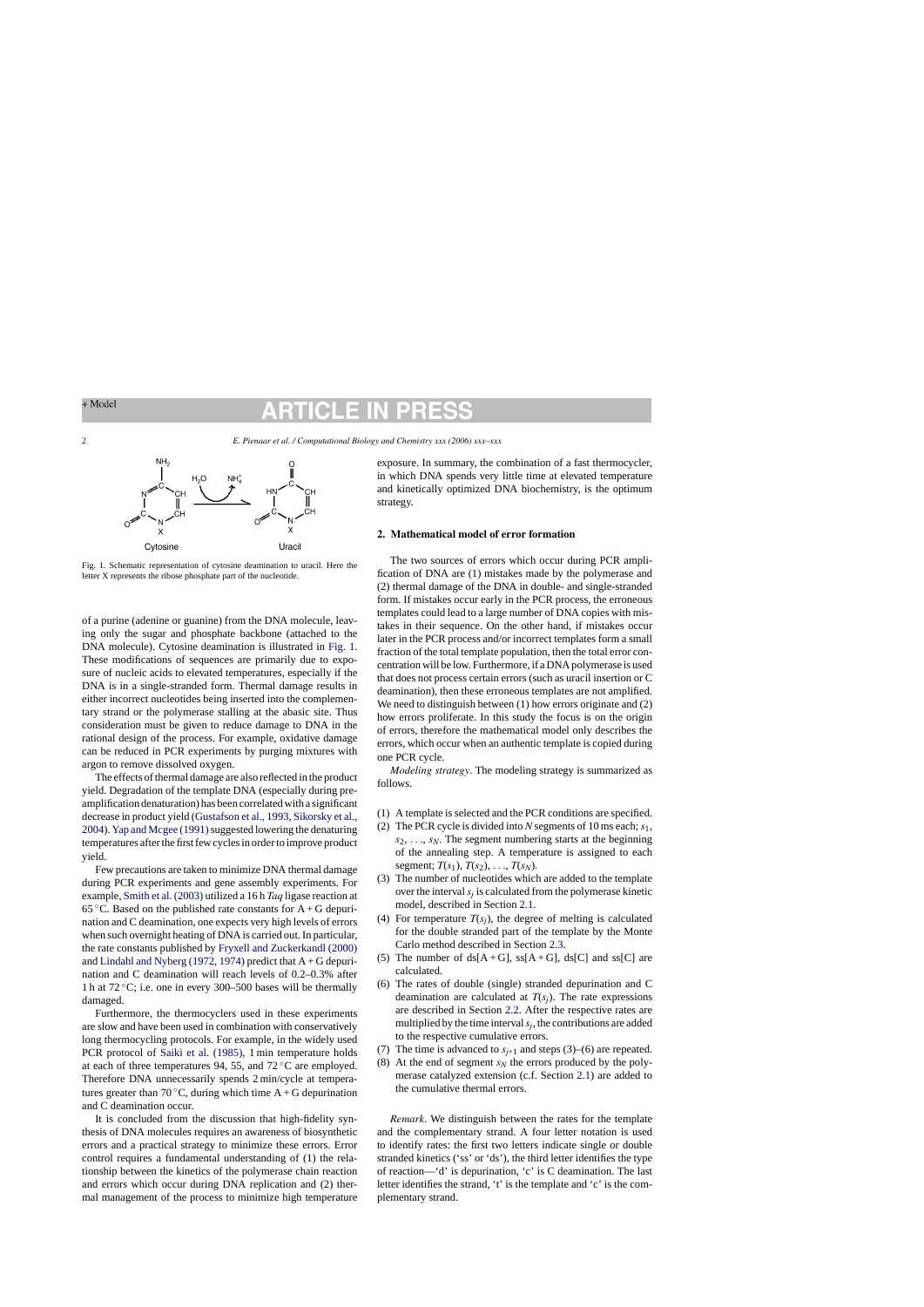# CH I

### <span id="page-2-0"></span>*2.1. Kinetics and error production by polymerase*

A better understanding of the fidelity of the polymerase chain reaction is obtained from a perspective of the polymerase kinetics. For that reason, a brief discussion on the kinetics of the polymerase chain reaction is given. The kinetic mechanisms and structure/function relationships of T7 DNA polymerase, *Klen-Taq* DNA polymerase, and a *Bacillus* DNA polymerase which have been worked out in some detail [\(Johnson, 1993; Kiefer et](#page-9-0) [al., 1998; Li and Waksman, 2001;](#page-9-0) [Patel et al., 1991\),](#page-9-0) suggested that all DNA polymerases have the same broadly conserved molecular properties and mechanisms, but that each polymerase also has unique features ([Jager and Pata, 1999\).](#page-9-0)

[Viljoen et al. \(2005\)](#page-9-0) and [Griep et al. \(2006\)](#page-9-0) developed a macroscopic model of PCR kinetics which is based on the probabilistic kinetic approach described by [Ninio \(1987\). T](#page-9-0)he principle idea of Ninio's approach is to track a single enzyme/template complex over time and to determine its average behavior. The main results of the analysis macrokinetics model are expressions for the average extension rate  $v_{\text{ave}}$  (or its inverse  $t_{\text{ave}}$ —the average insertion time per nucleotide) and the error frequency.

The extension rate depends explicitly on template composition  $N_i$  ( $i = A, C, T, G$ ), the dNTP pool composition, expressed as molar fractions, e.g.  $x_A = [dATP]/[dNTP]$  and it depends implicitly on the temperature via the model parameters.

### *2.1.1. Average extension rate*

The average time to insert a nucleotide is:

$$
t_{\text{ave}}\left(s/\text{nt}\right) = \frac{1}{v_{\text{ave}}} = \frac{1}{N} \sum_{i=A,C,T,G} \frac{N_i[x_i \tau / P_S + (1 - x_i)\tau_I / P_S]}{x_i + (1 - x_i)P_{\text{SI}} / P_S} \tag{1}
$$

The reaction pathway, as discussed by [Patel](#page-9-0) [et al. \(1991\),](#page-9-0) involves several steps. Forward and reverse rate constants are associated with each step. The parameters  $\tau$ ,  $P_S$ ,  $\tau_I$ , and  $P_{SI}$  in Eq. (1) are functions of these rate constants (see [Viljoen et al.,](#page-9-0) [2005](#page-9-0) for details). The parameters  $\tau$ ,  $P_S$ ,  $\tau_I$ , and  $P_{SI}$  can be viewed as functions of the kinetic rate constants of the reaction pathway, but a more tangible interpretation of the parameters is as follows. The probability to insert a correct nucleotide is  $P<sub>S</sub>$  and the probability to insert an incorrect nucleotide is  $P_{SI} \ll 1$  (because polymerases are efficient). The parameters  $\tau$  and  $\tau$ <sub>I</sub> are the average passage times for a correct  $(\tau)$  or an incorrect nucleotide  $(\tau)$ . The right hand side of Eq. (1) contains only three parameters;  $\Gamma = (\tau/P_S)$ ,  $\Gamma_I = (\tau_I/P_{SI})$  and  $\Phi = P_{SI}/P_S$ . The parameters  $(\Gamma, \Gamma, \Phi)$  are functions of the type of polymerase and temperature. (Since the parameters are derived from kinetic constants, we posit Arrhenius forms of temperature dependence.) Other factors such as the  $(G+C)$  contents of the template and its size will also play a role.

The brief discussion on the kinetics helps to show the connection between the kinetics and errors. Eq. (1) is also used to calculate the progression of the DNA extension during a PCR cycle. This information is needed to determine the fraction of total template length that is single stranded.

### *2.1.2. Error frequency of polymerase extension*

The kinetic model (1) provides an estimate of the number of errors which are made after extension of a DNA template of length *N*:

$$
E = \left\{ \sum_{i=A,C,T,G} \frac{N_i (1-x_i) P_{\text{SI}}}{x_i P_{\text{S}} + (1-x_i) P_{\text{SI}}} \right\} / N
$$

$$
\approx \left\{ \sum_{i=A,C,T,G} \frac{N_i (1-x_i) \Phi}{x_i} \right\}
$$
(2)

The parameter  $\Phi = P_{SI}/P_S$  in Eq. (2) is characteristic for a specific type of DNA polymerase and can be estimated from published data. For example, [Mizuguchi et al. \(1999\)](#page-9-0) reported the error frequency of *Pyrococcus kodakaraensis* (*KOD Pol*) under equimolar dNTP pool conditions as  $\Phi = 1.1 \times 10^{-6}$  (i.e. 1.1 errors/million base pairs). Till date the authors are not aware of published information on the temperature dependence of  $\Phi$ , but such a relation certainly exists. Therefore the error frequency model in Eq. (2) will be used in the overall error model without accounting for changes in temperature during a PCR cycle.

It follows from Eq. (2) that the dNTP pool composition influences the error frequency. If the template consists of approximately equal amounts of A, C, T and G, the optimum dNTP pool composition is  $x_A = x_C = x_G = x_T = 0.25$ . If the dNTP pool is skew, the polymerase has to process an increased number of incorrect nucleotides and the extension rate slows down. If the template has a high  $G + C$  content, the optimum dNTP pool composition shifts towards higher molar fractions of C and G. Thus an optimum dNTP pool composition is associated with a template. The contrapuntal results are that an imbalanced dNTP pool increases *t*ave and increases the error frequency. The following important conclusion came from the study by [Griep et](#page-9-0) [al. \(2006\):](#page-9-0) The error frequency is a minimum at the optimum dNTP pool composition.

### *2.1.3. Kinetic parameter values*

The parameters  $(\Gamma, \Gamma_{\rm I}, \Phi)$ , which are used in this study pertain to the  $\beta$ -type polymerase *Pyrococcus kodakaraensis* (*KOD Pol*). [Mizuguchi et al. \(1999\)](#page-9-0) reported the error frequency of *Pyrococcus kodakaraensis* (*KOD Pol*) under equimolar dNTP pool conditions as  $\Phi = 1.1 \times 10^{-6}$ . The parameters  $\Gamma$  and  $\Gamma$ <sub>I</sub> are assumed to have Arrhenius forms of temperature dependence (since they are functions of rate constants). For a selected amplicon, the minimum elongation times have been measured at different elongation temperatures and dNTP pool compositions. The amplicon that has been used in the study is a 52% GC-rich, 2517-bp fragment of pUC19 ([Griep et al. \(2005\)\).](#page-9-0) The minimum elongation times have been measured at different elongation temperatures and different dNTP pool compositions using a PCRJet® thermocycler (Megabase Research Products, Lincoln, NE). The results are as follow:

$$
\Gamma \text{(ms)} = 3.5 \times 10^{-12} \text{e}^{18.5/RT} \tag{3}
$$

$$
\Gamma_{\rm I} \, (\rm ms) = 4 \times 10^{13} \, \mathrm{e}^{-22/RT} \tag{4}
$$

where  $R = 0.00198$  kcal/mol K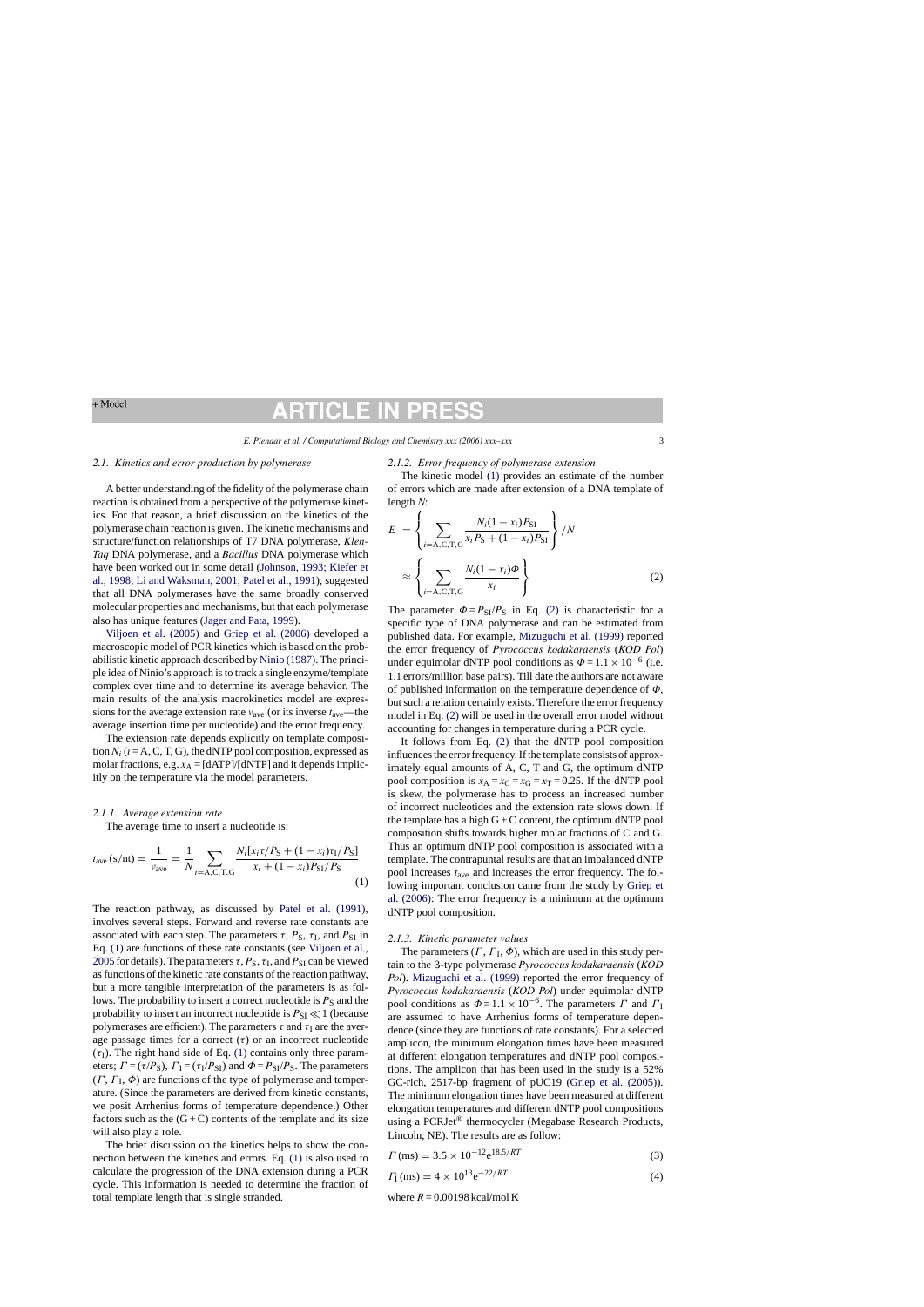<span id="page-3-0"></span>Note that  $\Gamma$  and  $\Gamma$ <sub>I</sub> have opposing temperature dependence. The parameter  $\Gamma$  describes the characteristic time to insert a correct nucleotide and it becomes shorter if the temperature is increased. In contrast, the parameter  $\Gamma_I$  increases with temperature due to lower processivity. The parameters  $\Gamma$  and  $\Gamma$ <sup>I</sup> are calculated at a given temperature  $T(s_i)$  and used in Eq. [\(1\)](#page-2-0) to determine the number of nucleotides which are added during interval *sj*.

## *2.2. Thermal damage*

The mathematical model of thermal damage focuses on two reactions; (1) cytosine deamination and (2) depurination. Cytosine deamination is slowest at pH 8–8.5, the rate increases sharply at higher pH and more gradually at lower pH and it exhibits a small positive salt effect. The deamination rates are different for ssDNA and dsDNA. [Fryxell and Zuckerkandl](#page-9-0) [\(2000\)](#page-9-0) used data from three different sources to obtain the following rate expression for dsDNA:

C deamination of double-stranded DNA

 $k_{\text{Cds}}$  (s<sup>-1</sup>) = 2.66 × 10<sup>10</sup>e<sup>-32/RT</sup>.  $(R = 0.00198 \text{ kcal/mol K})$  (5)

[Lindahl and Nyberg \(1974\)](#page-9-0) measured deamination rates of cytosine in denatured *E. coli* DNA. At 95 and 80 ◦C the rates are  $2.2 \times 10^{-7}$  and  $1.3 \times 10^{-8}$  s<sup>-1</sup>, respectively. If an Arrhenius plot is fitted between the two points, the rate constant is;

C deamination of single-stranded DNA

$$
k_{\text{Css}}\left(s^{-1}\right) = 1.8 \times 10^{22} \text{e}^{-48.6/RT} \tag{6}
$$

Cytosine deamination of ssDNA does not only have a much larger activation energy than the deamination rate of dsDNA, but the reaction is much faster over the temperature ranges 60–95 ◦C.

Depurination reactions are strongly catalyzed at low pH. Based on the experimental data of [Lindahl and Nyberg \(1972\),](#page-9-0) the rate constant for depurination of dsDNA at pH 7.4 is;

 $A + G$  depurination of double-stranded DNA

$$
k_{\rm DPds} \, (\rm s^{-1}) = 2.3 \times 10^{11} \rm e^{-31/RT} \tag{7}
$$

The depurination rate constant of ssDNA is nominally 3.3 times higher than for dsDNA (c.f. Fig. 8 in [Lindahl and Nyberg, 1972\);](#page-9-0)

A + G depurination of single-stranded DNA

$$
r_{\rm DPSs} \, (\rm s^{-1}) = 7.6 \times 10^{11} \rm e^{-31/RT} \tag{8}
$$

The total accumulation of errors during PCA consists of the sum of thermal damage and PCR-based errors (c.f. Eq. [\(2\)\).](#page-2-0) To apply Eqs.  $(5)$ – $(8)$  to a target template, it is necessary to know the degree of melting. At the beginning of a PCR cycle, defined as the completion of primer/template annealing, the bulk of the template is in single-stranded form. As extension progresses, the fraction of the template that is double stranded increases. However, it is not correct to assume that the polymerase/template complex marks the transition between dsDNA and ssDNA. Double-stranded DNA may form bubbles and localized melting may occur even at moderate temperatures. As the temperature increases to the denaturing temperature, the fraction of ssDNA template increases. Thus a model that describes the helix/coil transitions is needed to assess the thermal damage.

## *2.3. A model of dsDNA/ssDNA transition*

The model that is proposed in this study is based on the assumption that the free energy of the DNA molecule depends on nearest neighbors (NN) and the salt concentration of the solution. The nearest neighbor concept was pioneered by [Crothers](#page-9-0) [and Zimm \(1964\),](#page-9-0) [Gray and Tinoco \(1970\)](#page-9-0) and [Uhlenbeck et al.](#page-9-0) [\(1973\). S](#page-9-0)everal experimental studies measured nearest neighbor interactions, specifically free energies and entropies. [Santalucia](#page-9-0) [\(1998\)](#page-9-0) provided a unified view of seven different studies and showed that six of the studies are in good agreement. The results are listed in Table 1. There has also been some controversy about the role of the length of the DNA molecule on nearest neighbor thermodynamics. [Santalucia \(1998\)](#page-9-0) addressed the controversy and showed that there is a length dependence on the salt concentration, but no dependence exists for nearest neighbor energies. The values in Table 1 are free energy, measured in kcal/mol at 37 °C. When a pair is presented as AT/TA it means the  $5'-3'$  AT is paired with the  $3'$ –5' TA.

The last two columns list the values if the dsDNA molecule begins/ends with a GC or AT pair. For example, the oligomer AATGCC  $(5'–3')$  has free energy

$$
\Delta G_{37} = (-1.00) + (-0.88) + (-1.45) + (-2.24) + (-1.84)
$$

$$
+ (1.03) + (0.98) = -5.40 \text{ kcal/mol}
$$

The values in Table 1 are denoted as  $\Delta G_{37}^{IK}$  (*I*, *K* = A, C, T, G). Usually the enthalpy is constant, but the free energy changes with temperature as follows:

$$
\Delta G_T^{IK} = \Delta H^{IK} - T\Delta S^{IK} = \Delta G_{37}^{IK} - (T - 310.15)\Delta S^{IK}
$$
 (9)

In [Table 2](#page-4-0) the entropy is listed for all 10 different nearest neighbor combinations.

[Santalucia \(1998\)](#page-9-0) proposed a salt correction for  $\Delta S^{IK}$  and  $\Delta G_{37}^{IK}$ , but these corrections are length dependent and results for oligomers shorter than 26 bp have been reported. The free energy of nucleation is corrected in similar manner, using the

| Table 1 |                                     |
|---------|-------------------------------------|
|         | Free energy values of NN (kcal/mol) |

| AA/TT           | $-1.00$ |
|-----------------|---------|
| AT/TA           | $-0.88$ |
| TA/AT           | $-0.58$ |
| CA/GT           | $-1.45$ |
| GT/CA           | $-1.44$ |
| CT/GA           | $-1.28$ |
| GA/CT           | $-1.30$ |
| CG/GC           | $-2.17$ |
| GC/CG           | $-2.24$ |
| $G$ $G$ $C$ $C$ | $-1.84$ |
| Initial with GC | 0.98    |
| Initial with AT | 1.03    |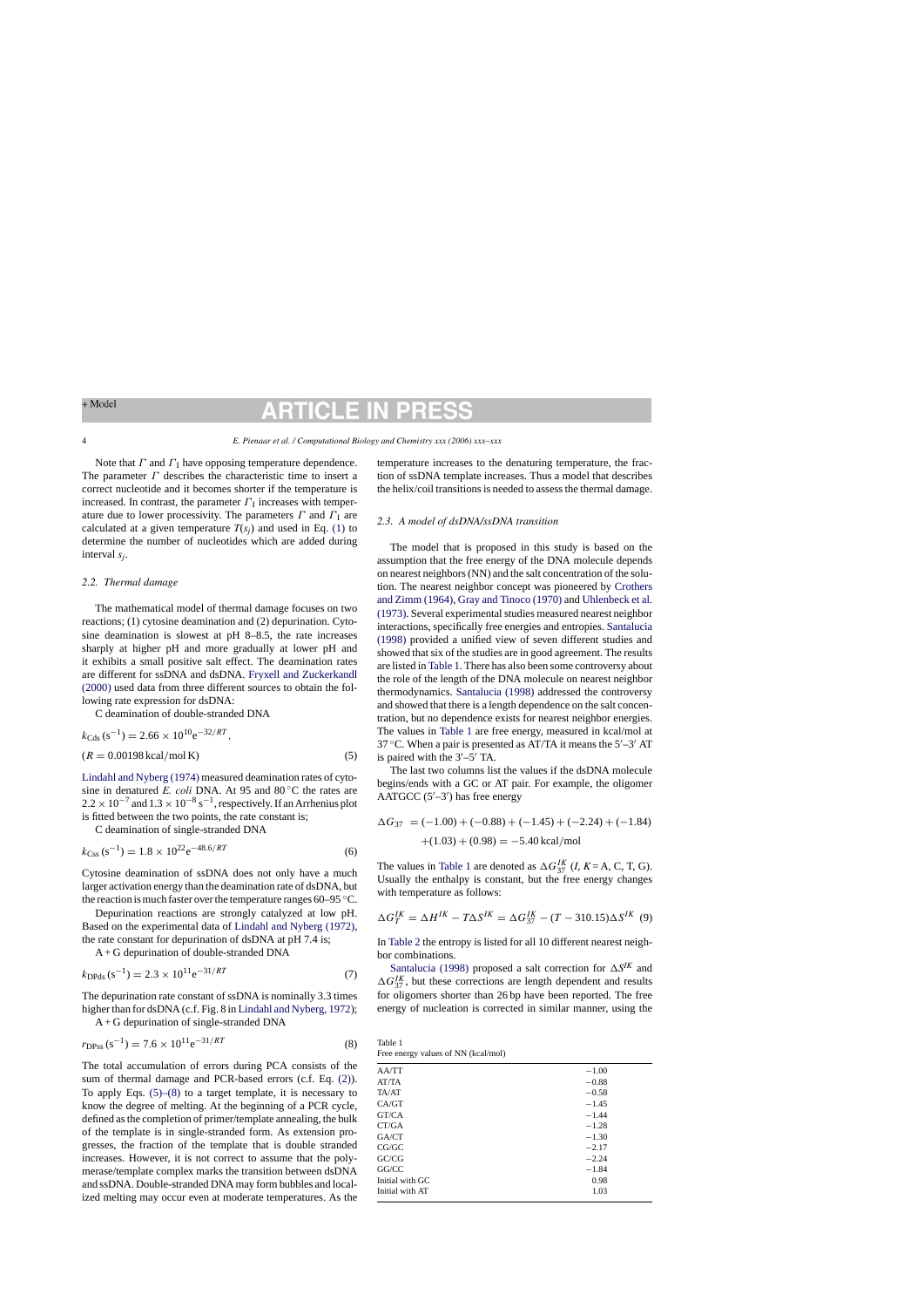*E. Pienaar et al. / Computational Biology and Chemistry xxx (2006) xxx–xxx* 5

<span id="page-4-0"></span>

| Table 2                                   |  |
|-------------------------------------------|--|
| Entropy values of NN $\text{(cal/mol K)}$ |  |

| AA/TT           | $-22.2$ |
|-----------------|---------|
| AT/TA           | $-20.4$ |
| TA/AT           | $-21.3$ |
| CA/GT           | $-22.7$ |
| GT/CA           | $-22.4$ |
| CT/GA           | $-21.0$ |
| GA/CT           | $-22.2$ |
| CG/GC           | $-27.2$ |
| GC/CG           | $-24.4$ |
| GG/CC           | $-19.9$ |
| Initial with GC | $-2.8$  |
| Initial with AT | 4.1     |
|                 |         |

last two rows in [Tables 1 and 2](#page-3-0) in the right hand side of Eq. (10):

$$
\Delta G_T^{\text{Init:AT,GC}} = \Delta G_{37}^{\text{Init:AT,GC}} - (T - 310.15) \Delta S_{\text{Init:AT,GC}}
$$
\n(10)

The free energy due to nucleation depends on the type of base pair at position 1 and position *N* (first and last positions). After the temperature correction has been made as shown in Eq. (10), we denote this contribution to the free energy as  $\Delta G_T^{\text{Nucl}}$ .

Two sources contribute directly to the free energy of a base pair; the hydrogen bond of the base pair and the stacking interaction. If the two contributions are combined, the doublet format is used. The singlet format refers to the separation of the two contributions. The data presented in [Table 1](#page-3-0) is in doublet format. [Frank-Kamenetskii \(1971\)](#page-9-0) investigated the strength of the hydrogen bonds as a function of the salt concentration (molar) and expressed his findings in terms of temperature as follows:

$$
T_{\rm AT} = 355.55 + 7.95 \ln[\text{Na}^+]
$$
 (11a)

$$
T_{\rm GC} = 391.55 + 4.89 \ln[\text{Na}^+] \tag{11b}
$$

The free energy associated with the hydrogen bond is

$$
\Delta G_T^{\text{H:AT}} = (T_{\text{AT}} - T)\Delta S_{\text{H}}^{\text{AT}} \tag{12a}
$$

$$
\Delta G_T^{\text{H:GC}} = (T_{\text{GC}} - T)\Delta S_{\text{H}}^{\text{GC}} \tag{12b}
$$

The entropy values are  $\Delta S_{\text{H}}^{\text{AT}} = \Delta S_{\text{H}}^{\text{GC}} = -0.0224 \text{ cal/mol K}$ (c.f. [Santalucia, 1998\).](#page-9-0)

### *2.3.1. Monte Carlo method*

A Monte Carlo method is used to determine the degree of melting. First the free energy associated with each base pair is determined. Next the free energy associated with the alternative state (helical to coil or vice versa) is calculated. A Metropolis decision-making algorithm is applied to each base pair based on the difference in free energy. The Monte Carlo procedure is repeated until steady state is reached. Consider the *j*th base pair in a template of length *N*. Define a state function  $S_i$  for each base pair,  $S_i = 0$  if the *j*th base pair has a hydrogen bond, otherwise  $S_j = 1$ . Suppose the 5'–3' composition at positions  $j - 1$ ,  $j$ ,  $j + 1$ are 'ACG'. The nearest neighbor contributions to the free energy

of the *j*th base pair is:

$$
\Delta G_j^{\text{NN}} = \frac{1}{2} \left[ \Delta G_T^{\text{GT}} - S_{j-1} \Delta G_T^{\text{H:AT}} - S_j \Delta G_T^{\text{H:GC}} \right]
$$

$$
+ \frac{1}{2} \left[ \Delta G_T^{\text{CG}} - S_{j+1} \Delta G_T^{\text{H:GC}} - S_j \Delta G_T^{\text{H:GC}} \right]
$$
(13)

The free energy due to nucleation  $\Delta G_T^{\text{Nucl.}}$  is distributed amongst all base pairs with hydrogen bonds and the contribution to the *j*th base pair is:

$$
\Delta G_j^{\text{Nucl.}} = \frac{\Delta G_T^{\text{Nucl.}}}{\sum_{k=1}^{N} (1 - S_k)}\tag{14}
$$

The free energy of the *j*th base pair in its current state is therefore:

$$
\Delta G_j = \Delta G_j^{\text{NN}} + \Delta G_j^{\text{Nucl.}} \tag{15}
$$

The free energy of the *j*th base pair is calculated once again for the opposite state of base pair *j*. The state functions of all other base pairs are kept as before. Denote the free energy of the *j*th base pair in its opposite state as  $\Delta G_{j}^{\rm O}$  . Thus the contribution due to nucleation appears in only one of the two cases. Also note that for the end base pairs only one of the two terms in Eq. (10) is used.

After the energy difference ( $\Delta E_j = \Delta G_j^{\rm O} - \Delta G_j$ ) has been determined for all *N* base pairs, the probability for transition is calculated. The Metropolis algorithm defines the following transition probabilities:

$$
P(S_j \to 1 - S_j) = \begin{cases} 1, & \Delta E_j \le 0\\ e^{-\Delta E_j / RT}, & \Delta E_j > 0 \end{cases}
$$
(16)

To demonstrate the Monte Carlo method, it is applied to a sequence of 100 bp at  $0.2 M$  Na<sup>+</sup> with varying  $G + C$  concentration. The melting curve is shown in Fig. 2 in comparison to the Marmur–Doty relation [\(c.f. Grisham and Garrett, p. 371–372](#page-9-0) [\(1998\)\)](#page-9-0) that correlates melting temperature and  $G + C$  fraction:  $T_M = 69.3 + 41f_{GC}$ . The maximum difference at the low  $G + C$ fraction is 2.5 °C and it is 2.7 °C at the high  $G + C$  fraction.

In the following section the results of the model are reported.



Fig. 2. DNA melting curve.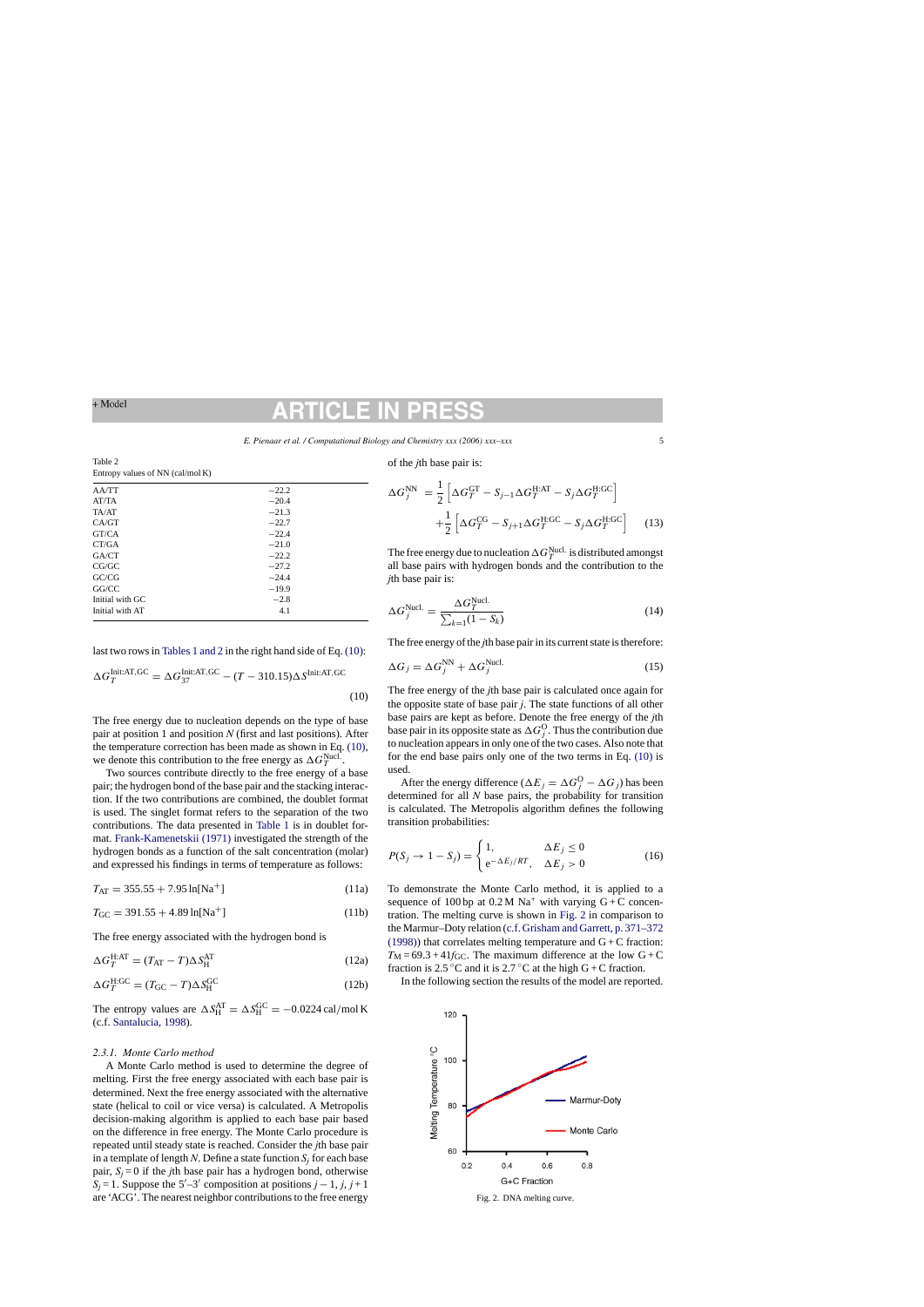### <span id="page-5-0"></span>6 *E. Pienaar et al. / Computational Biology and Chemistry xxx (2006) xxx–xxx*

taccttagcaaatttaaggcgctatcaacgtactggagtggttaacgaaggatcgacccagttgttgtcagaatcctgcagcaatgataataaccatttt gcttegeagttattgatagegtgaateeegectateatgegteeaeeaaggtgtatataaatgtttaateaaggtetgtgttaaaeagagtaactgtaatee cacccgtgccttaacctgggtgttggtcagacttcgtaggaacgaccggcaggcggcttttatctacaacgtaagcggagtatttcgaaatttgctaatta ccgatagacgatttatttttcctatagttgcactacctcgttattatacgtttgaagccgctataaagagctgaaaaagttaccaaattcgtgttttttcggctc tacatat

Fig. 3. Computer generated sequence of the  $3'-5'$  strand of target.

# **3. Results**

The theoretical error productions of two PCR protocols are compared in this study. The first protocol (P1) is typical for a conventional heat block thermocycler and the second protocol (P2) is typical for a rapid thermocycler, the PCRJet® [\(Quintanar](#page-9-0) [and Nelson, 2002\).](#page-9-0) For the purpose of the model a sequence of 416 nucleotides has been generated that serves as the  $3'-5'$  strand of the template and it is shown in Fig. 3. The  $G + C$  content is 40%. The primer lengths are 16 bp each.

The first protocol (P1), proposed by [Saiki et al. \(1985\),](#page-9-0) has the following holding times per cycle; 1 min at 94 ◦C, 1 min at 55  $\degree$ C, 1 min at 72  $\degree$ C. A PCR cycle consists of the holding times and the ramp times. The temperature–time history of a single cycle is shown in Fig. 4.

The second protocol (P2) is for the fast  $PCRJet^{\circledR}$  thermocycler (c.f. review in Nature—[Moore, 2005\).](#page-9-0) Fast thermocycling with the  $PCRJet^{\circledcirc}$  is achieved by the flow of high velocity air through a reaction chamber that houses an array of cuvettes. Two inlet air streams (one hot, one cold) are pre-conditioned and mixed to achieve the required temperature and flow rate in the reaction chamber. The response time of the  $PCRJet^{\circledR}$  is less than 100 ms, thus users are able to do "thermal management", which is the concept that DNA damage can be minimized with fast and precise thermal control.

In Fig. 5 a PCRJet<sup>®</sup> temperature–time profile is shown. The profile is typical for the PCR protocols which are used in PCRJet® experiments to amplify templates of similar length as the one shown in Fig. 3. The maximum heating/cooling rate, which can be achieved with the PCRJet® depends on the dimensions of the cuvettes. If Lightcycler capillaries [\(www.roche](http://www.roche-applied-science.com/)applied-science.com) with a  $20 \mu l$  capacity are used, a rate of  $47 \degree$ C/s has been measured. In Table 3 the time intervals for both



Fig. 4. Thermal cycle of Saiki et al. protocol (P1). The annealing time is *t*1, the ramp time to the elongation temperature is *t*2, the elongation time is *t*3, the ramp time to denature temperature is *t*4, the denature time is *t*5 and the ramp time to the annealing temperature is *t*6.

protocols are listed. Time is measured in milliseconds. The total time for P1 is 206,000 s and for P2 the total time is 4.660 s.

# *3.1. Thermal damage for protocol P1*

In Fig. 6 the cumulative errors due to  $A + G$  thermal depurination are shown for the P1 protocol. The most damage occurs when the DNA is in single-stranded form. If the progression of the error accumulation is overlayed on the temperature–time history of Fig. 4, it is noted that the error rate increases



Fig. 5. Temperature ( $°C$ ) vs. Time (s) cycle for the PCRJet<sup>®</sup> protocol (P2).

Table 3 Time intervals of protocols P1 and P2 (ms)

|                                  | t I           | ť2          | ť3            | t4          | t5    | t6           | Total          |  |
|----------------------------------|---------------|-------------|---------------|-------------|-------|--------------|----------------|--|
| P <sub>1</sub><br>P <sub>2</sub> | 60000<br>1000 | 5600<br>360 | 60000<br>2000 | 7400<br>470 | 60000 | 13000<br>830 | 206000<br>4660 |  |



Fig. 6. Cumulative depurination damage over one cycle of protocol P1. The double stranded depurination values for the template and the complementary strand are very close and the plots overlap.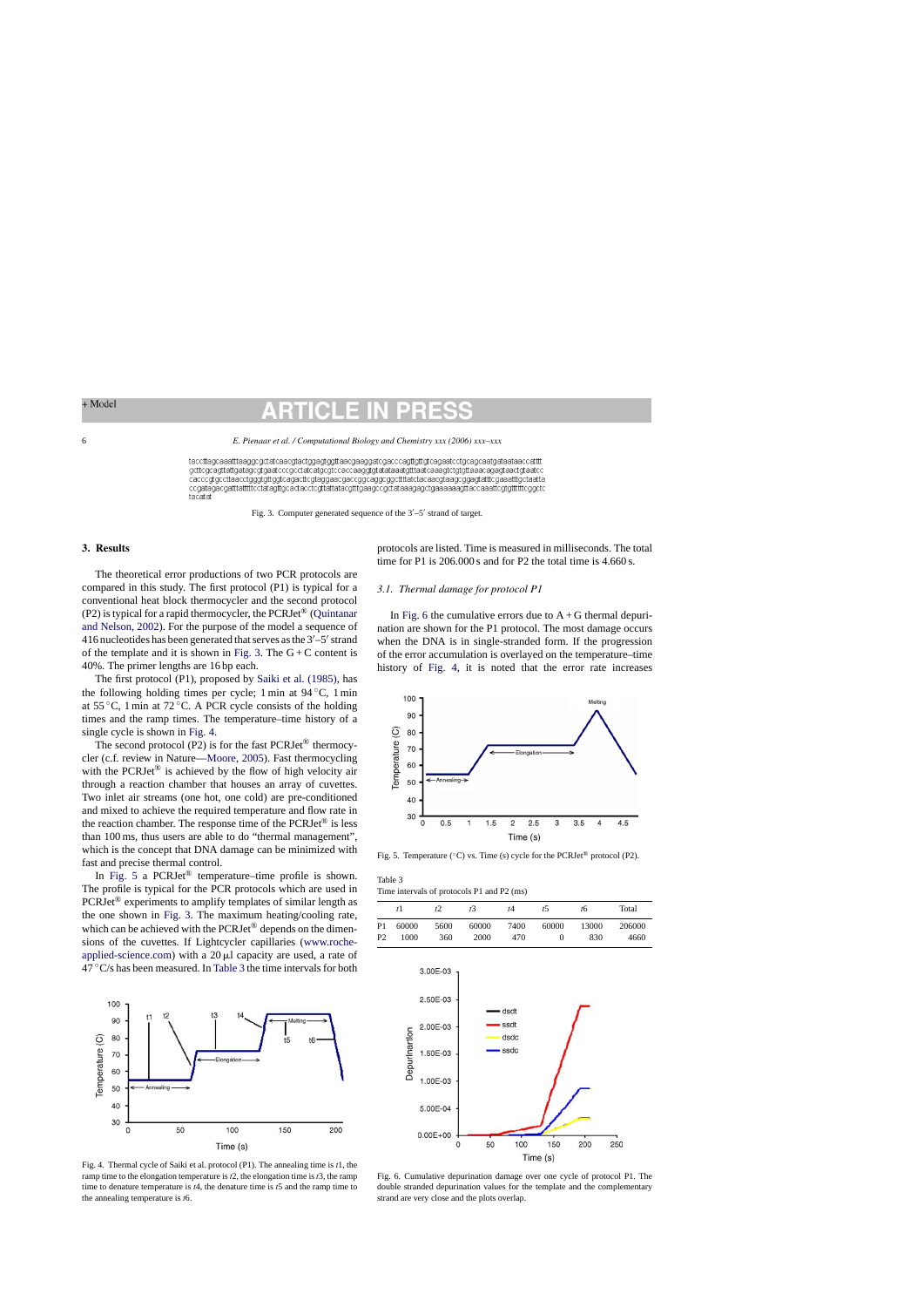dramatically when the temperature rises from 72 to 94 ◦C. The extensive denaturation hold largely contributes to the total error count. The linear slopes of the depurination graphs indicate a constant rate of depurination and thus a constant temperature (denaturation value). The complementary strand has fewer depurination errors. The template and its complementary strand have approximately the same number of purine sites  $(A+G)$ , hence the 'dsdc' and 'dsdt' curves are nearly identical.

In Fig. 7, cytosine deamination in ssDNA and dsDNA is shown over one thermal cycle. Similar to the depurination case, the single-stranded cytosines deaminate the most, followed by the single-stranded complementary strand. If the cytosines are in double-stranded form, the deamination of the two strands is the same since they have equal cytosine content. However, the contribution of the double-stranded deamination to the total deamination is almost negligible. In order to control the C deamination damage, the exposure time of single-stranded DNA to high temperature must be minimized.

A comparison of [Figs. 6 and 7](#page-5-0) confirms that depurination is the dominant source of thermal DNA damage. In addition, the most damage is incurred when the DNA is in single-stranded form. The total error accumulation in the template after one cycle is 0.003. This number can be interpreted in various ways. When a template of 416 bp is copied, there is a 0.3% chance to have either a depurination (most likely) or C deamination event. On the average, one in every 333 copies will have a thermal error. The thermal error frequency for P1 is expressed as  $\frac{error}{10^6}$  bp:

# $\Phi$ T = 7.2 errors/10<sup>6</sup> bp

The error frequency for the *KOD* polymerase is in the order of 1.1 errors/ $10<sup>6</sup>$  nt. The thermal damage contributes far more to the total error count than the polymerase. The model predicts a total error frequency of:

$$
\Phi_{\text{Total}} = 8.3 \,\text{errors}/10^6 \,\text{bp}
$$



Fig. 7. Cumulative cytosine deamination over one cycle of protocol P1. The double stranded values for the template (dsct) and the complementary strand (dscc) are very close and the plots overlap.

Thermal damage to DNA is minimized when nucleic acids spend as little time as possible at elevated temperatures  $(>50\degree C)$ . Therefore, thermal damage to DNA is reduced when fast thermocycling protocols are used. In the following section a typical protocol of the PCRJet® is analyzed.

### *3.2. Thermal damage for protocol P2*

In [Fig. 5](#page-5-0) the temperature–time profile is shown for protocol P2. The sample is annealed for 1 s, the temperature is raised at a rate of 47  $\mathrm{C/s}$  to 72 °C, where it remains for 2 s before it is raised to 94 ◦C. No time is spent at the denaturation temperature and the sample is immediately cooled to 55 ◦C. The total time for one cycle is 4.66 s.

In Fig. 8 the cumulative depurination damage is shown for the template DNA and its complementary strand. The rates increase when the temperature is raised after the annealing step. A closer look at the 'ssdt' curve reveals that, towards the end of the elongation step, the rate slows down a little. The explanation is as follows. The template can be divided into two parts: behind the polymerase complex site it is double stranded and partially melted, ahead of the insertion site it is only single stranded. The  $(A + G)$  concentration in the part of the template that has not been copied becomes progressively less with extension. The amount of single stranded  $(A+G)$  in the part of the template that has been extended depends on the melting behavior of the dsDNA. Over the first 2.5 s the total single stranded  $(A+G)$  concentration declines, because the gain in single stranded  $(A + G)$  due to melting of dsDNA is more than offset by the reduction in the  $(A + G)$  concentration in the single stranded part of the template. The point is illustrated in [Fig. 9.](#page-7-0) The single stranded depurination of the template (denoted as d*D*/d*t*) is plotted as a function of time over one cycle. The rate of depurination is the product of the rate constant (Eq. [\(8\)\)](#page-3-0) and the number of single stranded



Fig. 8. Cumulative depurination damage over one cycle of protocol P2. The double stranded depurination values for the template and the complementary strand are very close and the plots overlap.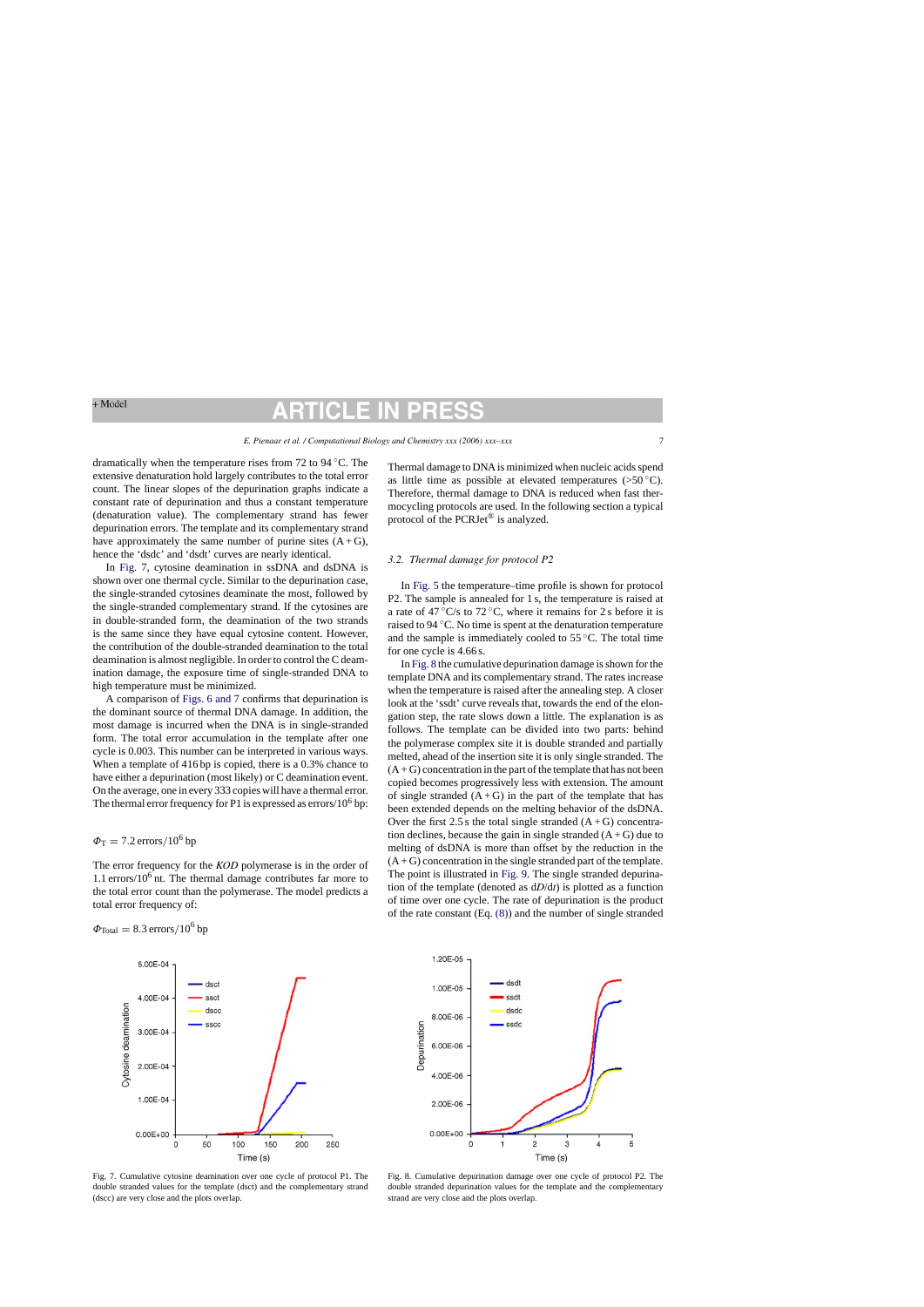<span id="page-7-0"></span>8 *E. Pienaar et al. / Computational Biology and Chemistry xxx (2006) xxx–xxx*

purines:

$$
\frac{dD}{dt} = r_{\text{DPss}}[A + G]_{\text{ss}} = 7.6 \times 10^{11} \text{e}^{-31/RT} [A + G]_{\text{ss}}
$$

The rate in Fig. 9 is scaled with its maximum value at the denaturation temperature. The number of  $[A + G]$  sites on the template strand that are single stranded are shown as well, scaled by their maximum. The maximum  ${A+G}$  single stranded sites of 202 are at the start of the cycle. The rate has a skew bimodal shape which indicates two local maxima. Over the first 2.5 s the ss  $[A + G]$  number decreases, primarily due to a conversion into ds  $[A + G]$  as the extension proceeds and not due to depurination—note the low depurination rate over this period. The first maximum of the depurination rate is a result of the relatively high number of ss  $[A + G]$  at the time when the temperature increases to the elongation value. The second maximum is due to the maximum (denaturation) temperature. When the temperature increases to the denaturation value, ds  $[A + G]$  is converted into ss  $[A+G]$ —this increase in ss  $[A+G]$  compounds the higher reaction rate constant and the depurination rate shows the sharp spike. If the denaturation time would be prolonged, the rate would decline after ss  $[A + G]$  has been depleted.

Fig. 10 shows the C deamination damage for the fast protocol P2. The qualititative forms of the curves are similar to the depurination case, but the values are lower by factor 10. The single stranded C deamination is much larger than double stranded C deamination. It is further noted that the template strand and complementary strand acquire almost the same amount of C deamination at the end of the cycle. The huge increase in C deamination, when the temperature increases to the denaturation value, is a result of the Arrhenius effect.

The total error frequency for P2 is:

 $\Phi_{\text{Total}} = \Phi_{\text{T}} + \Phi_{\text{PCR}} = (0.026 + 1.1) \text{ errors} / 10^6 \text{ bp}$ 

Clearly the PCR fidelity plays the most important role in the error production of protocol P2.







Fig. 10. Cumulative cytosine deamination over one cycle of protocol P2. The double-stranded DNA values (dsct) and the complementary strand (dscc) are very close and the plots overlap.



Fig. 11. Cumulative thermal damage for a template that contains  $60\%$  G + C. The complementary strand contains 40% C and the template strand contains 40% G.

The target DNA that has been used in all the examples contains  $40\%$  (G+C) and this composition holds for the template and complementary strands. An interesting situation arises when the template strand contains 40% G and the complementary strand contains 40% C. The  $(G+C)$  content of the target is now 60%, but the purines and pyrimidines are not evenly distributed between the two strands. The total errors (expressed in errors/million base pairs) are shown in Fig. 11.

The template strand acquires significantly more errors than the complementary strand. The reason is that depurination rates are higher than C deamination rates. If the thermal cycle involves long holds at elevated temperatures the disparity in error content between the strands will become more pronounced.

# **4. Other implications of thermal damage**

The effect of thermal damage in DNA reaches beyond classical PCR applications. Nucleotides in the presence of water are subject to hydrolytic attack and higher temperatures accelerate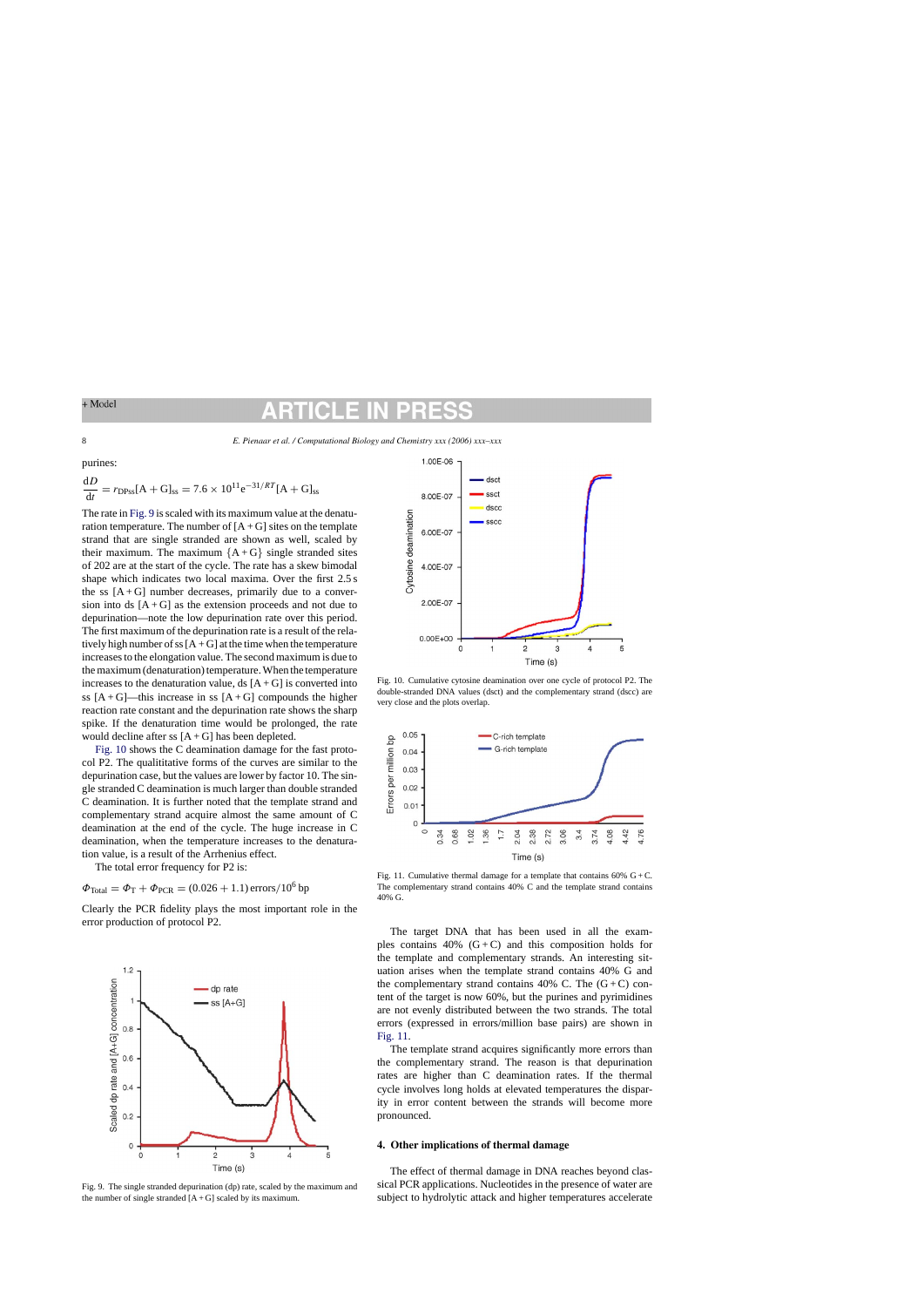# TICLE

the reaction rates. We want to mention a few situations where thermal damage is of particular concern.

# *4.1. Construction of DNA molecules from synthetic oligonucleotides*

Although damage does not affect diagnostic PCR too adversely, there are applications of PCR where error minimization becomes important. One example is the construction of large DNA molecules from oligonucleotides. It is crucial that DNA molecules which are assembled from shorter oligonucleotides are error-free or nearly error-free to maintain their functionality. In the PCA strategies originally described by [Barnett and Erfle](#page-9-0) [\(1990\)](#page-9-0) and [Ciccarelli et al. \(1991\),](#page-9-0) several overlapping nonphosphorylated 3 OH oligonucleotides are annealed in a single reaction at concentrations of less than  $0.1 \mu M$ . After 20–30 cycles of PCR amplification, the concentrations of the two outer primers are increased to  $\sim$ 1 µM and another 30–35 cycles of PCR are carried out ([Stemmer et al., 1995\).](#page-9-0) Although only a few full-length DNA molecules assemble during the first PCR stage, they are selectively amplified during the second stage. Using this technique, [Stemmer et al. \(1995\)](#page-9-0) constructed a ∼2700 bp long synthetic plasmid from 134 different overlapping 3'OH oligonucleotides. Refinements on the [Stemmer et al. \(1995\)](#page-9-0) protocol have been described by [Mehta et al. \(1997\),](#page-9-0) [Gao et al. \(2004\),](#page-9-0) [Shevchuk et al. \(2004\),](#page-9-0) and [Young and Dong \(2004\),](#page-9-0) whereby double-stranded DNA molecules of 1.2–20 kb have been assembled by PCA.

In the classic method of gene assembly used by [Khorana](#page-9-0) [\(1979\),](#page-9-0) synthetic DNA oligonucleotides are  $5'$  phosphorylated using T4 kinase, annealed to form overlapping duplexes, and then enzymatically joined together using T4 DNA ligase. A variation of this method was recently used by [Smith et al. \(2003\)](#page-9-0) to synthesize a 5386 bp  $\Phi$ X174 RFI DNA molecule in 2 weeks. Over 250 oligonucleotides of 42 bp each were  $5'$  phosphorylated, gel-purified, annealed, and ligated. After overnight high temperature ligation (65 ◦C), the DNA ligated product was then amplified using the PCA strategy of [Stemmer et al. \(1995\).](#page-9-0) Therefore, enzymatic steps such as a  $65^{\circ}$ C overnight ligase reaction [\(Smith et al., 2003\)](#page-9-0) are expected to result in substantial thermal depurination and C deamination in DNA; on the order of 2–3 errors/1000 bp.

# *4.2. PCR amplification of long DNA fragments*

Typical amplification conditions for DNA fragments >20 kb would involve an initial denaturing step at 92 ◦C for 2 min, followed by a two-step PCR regime of 10 cycles at  $92^{\circ}$ C for 10 s, 55–65 °C for 30 s, and 68–72 °C for 18 min: 20 cycles at 92 °C for 10 s, 55–65  $\mathrm{^{\circ}C}$  for 30 s and 68–72  $\mathrm{^{\circ}C}$  for 18 min with an additional 10 s/cycle elongation for each successive cycle, concluded by a final elongation at 68–72 ◦C for 7 min [\(www.roche-applied](http://www.roche-applied-science.com/)science.com). A three-step cycling is proposed if the  $T<sub>m</sub>$  of the primers is below 68 ◦C: pre-amplification denaturation at 94 °C for 30 s, followed by either 30–35 cycles of 94 °C for 30 s, 55–65 ◦C for 30 s and 68–72 ◦C for 45–60 s/kb of target. If the  $T_m$  of the primers is equal or greater 68  $\degree$ C, a two-step

cycling of 30–35 cycles at 94 °C for 30 s,  $68$  °C for 45–60 s/kb of target ([www.invitrogen.com](http://www.invitrogen.com/)). If the target molecule has a length of 20 kb, it is recommended to use an annealing or annealing/extension period of 15–20 min/cycle at temperatures between 68 and 72 ◦C. Amplification of longer templates require higher dNTP concentrations (∼500-M) and salt concentrations (∼2.75 mM) as well as longer oligonucleotides (22–34 nt) with balancing melting temperatures above 60 ◦C to enhance reaction specificity [\(www.roche-applied-science.com\)](http://www.roche-applied-science.com/).

The typical conditions which have been described here will make the DNA fragments especially vulnerable to thermal damage. The model that has been presented can be used to determine the thermal damage for such long protocols. Also no mention has been made until now of the effect of thermal damage on the primers. These short DNA fragments are subject to the same hydrolytic attack as the DNA templates. Therefore similar modifications of their structure are expected and in time-consuming protocols with prolonged exposure at high temperatures the primer/template annealing will be compromised.

# **5. Conclusions**

The PCR process typically consists of three distinct thermal steps: denaturation at temperatures  $>90^{\circ}$ C, primer annealing at 50–65 °C, followed by enzymatic elongation at  $68-75$  °C. At annealing temperatures the DNA molecules are mostly in the double-stranded form, hence the hydrolytic attack on the DNA bases are sterically hindered. Two hydrolytic damage reactions are prominent at elevated temperatures; C deamination and  $A + G$  depurination. The rate constants of these thermal damage reactions follow Arrhenius kinetics, hence the rates increase rapidly with temperature. The following conclusions are drawn from this study:

- 1. Depurination plays a more important role than C deamination in thermal damage to DNA during PCR amplification.
- 2. If the standard PCR thermocycling protocols (c.f. [Saiki et al.,](#page-9-0) [1985\)](#page-9-0) are followed, then thermal damage may be the largest contributor to the overall error frequency in amplified DNA.
- 3. Thermal damage to DNA is minimized if high-speed PCR protocols are employed.
- 4. In particular, the denaturation holding time must be kept to a minimum.
- 5. The periods (time/cycle) for the protocols P1 and P2 are 206 and 4.7 s, respectively. The total errors (depurination and C deamination) are  $7.2/10^6$  bp and  $0.026/10^6$  bp, respectively. Thus a 50-fold reduction in the PCR period leads to a 270 fold reduction in errors.
- 6. Thermal damage can help to explain the reduction in yields at high cycle numbers.
- 7. Long PCR is subject to significant thermal damage. Quantitative models of thermal damage are the ideal tools to investigate the role that thermal damage may play in long PCR and it may lead to a better understanding of the process.
- 8. New PCR applications, such as assembly PCR, require higher standards of replication fidelity. To attain these higher stan-